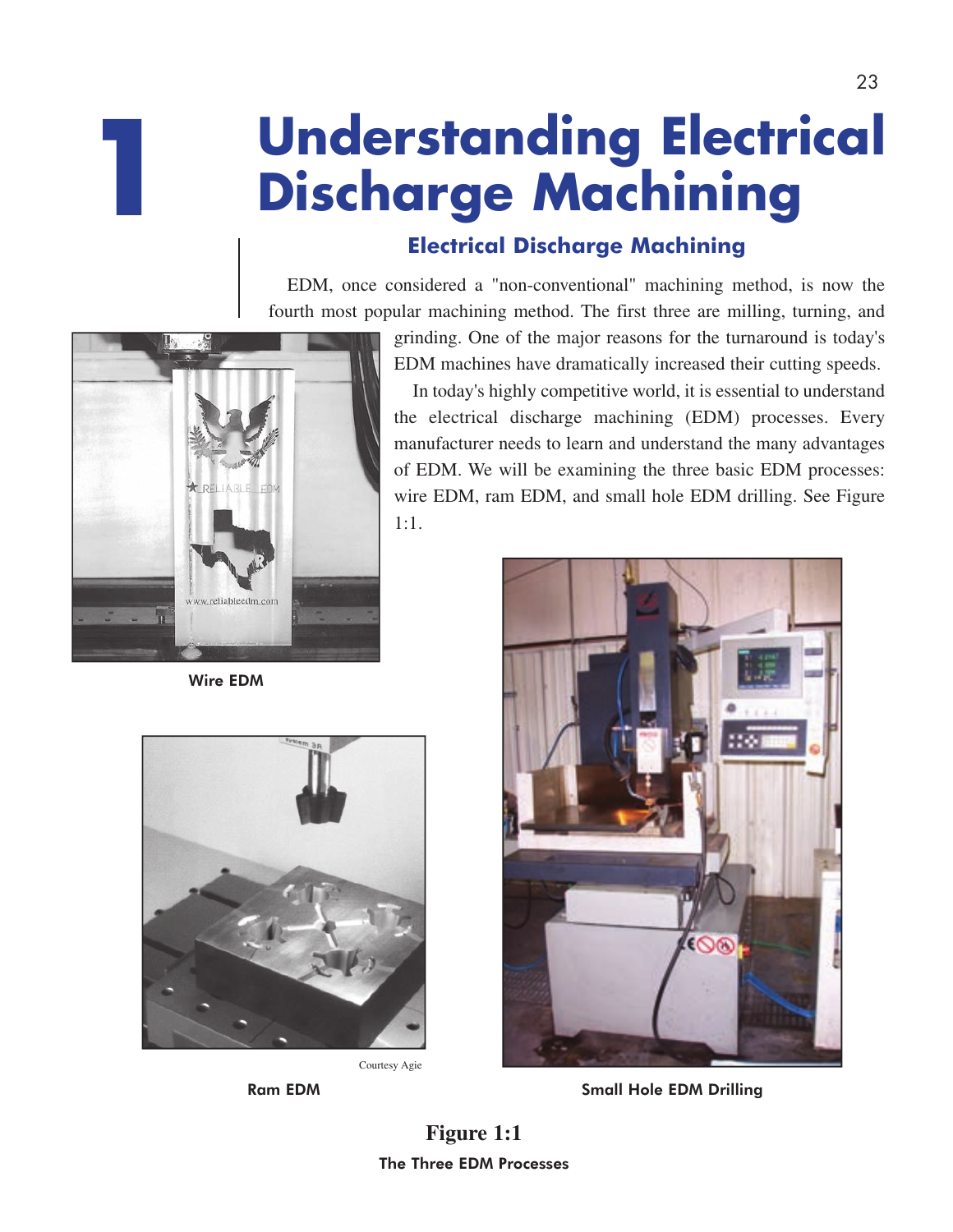## **Various Electric Discharge Machines**

The three electric discharge machining methods are: wire, ram/sinker, and small hole EDM, all work on the principle of spark erosion. As the name indicates, material is eroded from the workpiece by means of electrical discharges that create sparks.

## **A. Wire EDM**

In wire EDM, the spark jumps from the wire electrode to the workpiece and erodes metal both from the wire electrode and the workpiece. Wire EDM is used primarily for through hole machining, as shown in Figure 1:2.





#### **B. Ram/Sinker EDM**

Ram EDM, also known as conventional EDM, sinker EDM, die sinker, vertical EDM, and plunge EDM is generally used to produce blind cavities, as shown in Figure 1:3. In ram EDM, sparks jump from the electrode to the workpiece. This causes material to be removed from the workpiece.



**Ram EDM Ram EDM is used primarily for blind hole machining.**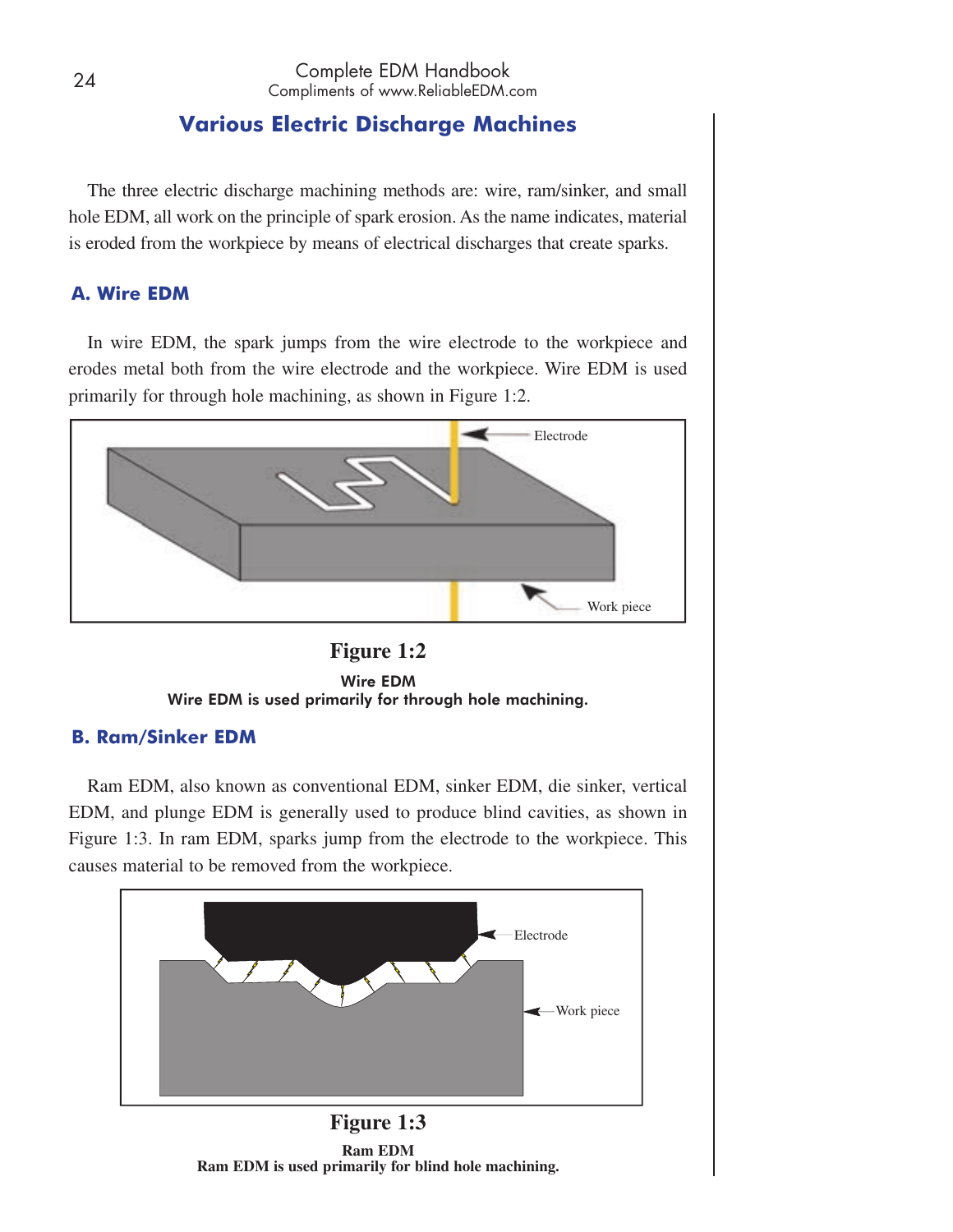## **C. Small Hole EDM Drilling**

Small hole EDM drilling, also known as fast hole EDM drilling, hole popper, and start hole EDM drilling, uses a guided hollow electrode to drill holes by means of electrical discharge machining by eroding material from the workpiece, as shown in Figure 1:4.





# **Materials that Can Be EDMed**

Any material that conducts electricity can be EDMed, either hard or soft. See Figure 1:5 for some of the materials that can be EDMed.

| <b>Inconel</b>                     | <b>Aluminum</b>         | <b>Vasconal 300</b>     |
|------------------------------------|-------------------------|-------------------------|
| <b>Tool Steels: 01, A2, D2, S7</b> | <b>Aluminum Bronze</b>  | <b>PCD Diamond</b>      |
| <b>Carbide</b>                     | Copper                  | <b>Nitronic</b>         |
| <b>Ferro-Tic</b>                   | <b>Brass</b>            | <b>Beryllium Copper</b> |
| <b>CPM 10V</b>                     | <b>Cold Roll Steel</b>  | <b>Hastalloy</b>        |
| 4130                               | <b>Hot Rolled Steel</b> | <b>Stellite</b>         |
| <b>Graphite</b>                    | <b>Stainless Steels</b> | <b>Titanium</b>         |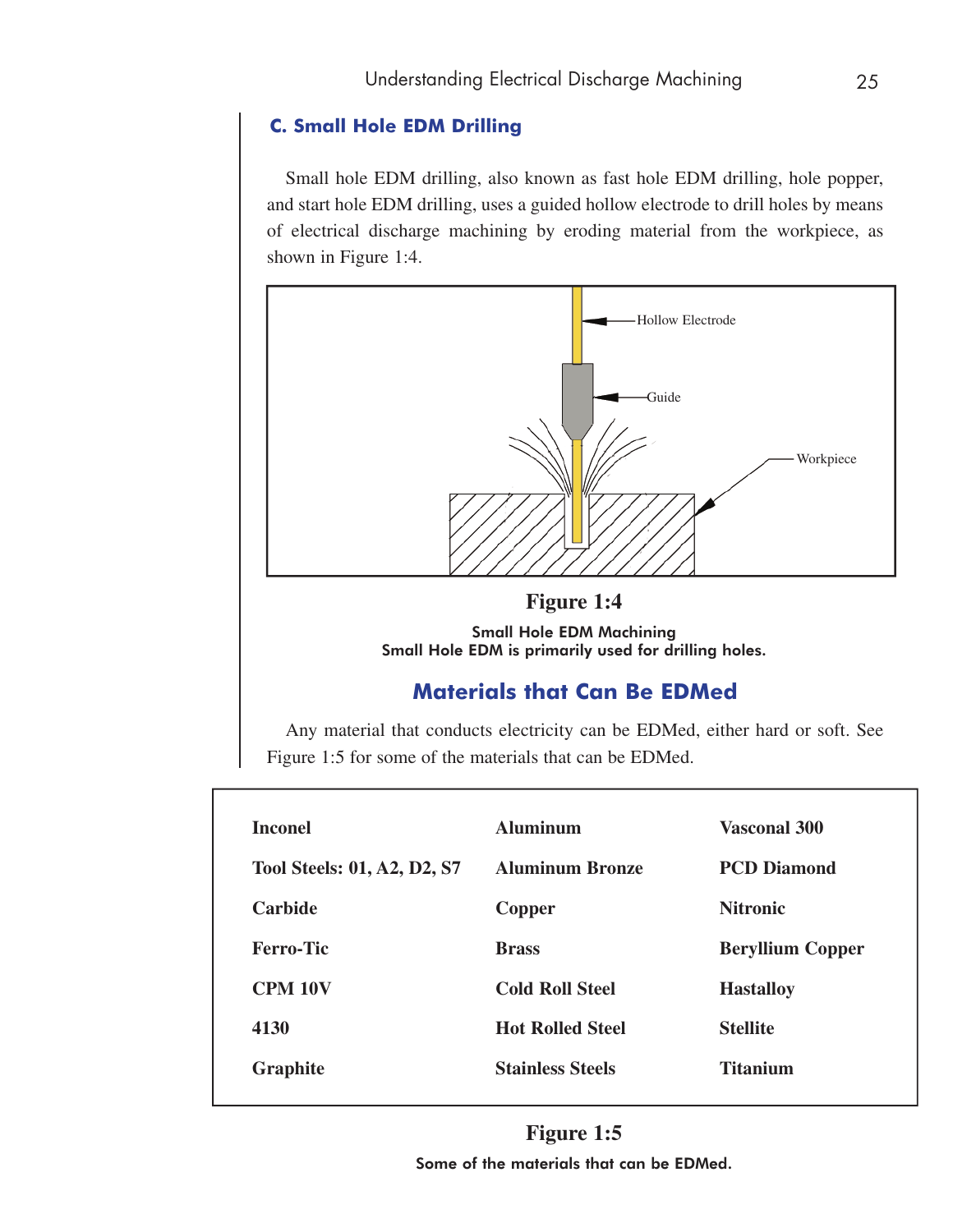## **Keeping Abreast with EDM Technology**

In the early 1970s, a typical wire EDM machine cut 2 square inches an hour, but today they are rated to cut up to 20 times faster and produce sub-micron finishes. For many applications, from tool and die making, medical tools, dental instruments, oil field production, and space applications, wire EDM is an extremely cost-effective machining operation.

The purpose of this book is to educate engineers, designers, tool and die makers, mold makers, business owners, and those making machining decisions to understand and use the unique electrical discharge machining methods, and thus making their companies more profitable.

As a tool and die maker, Carl saw the great advantages of wire EDM for his trade. After opening his EDM company, Carl's surprise was the many production jobs they received from machine shops that had NC equipment. These machine shops discovered that it was more cost effective to have work wire EDMed than to do it on their own NC equipment. Figure 1:6 shows some of the production work done at Reliable EDM.



**Figure 1:6** Wire EDM Replacing Conventional and NC Machining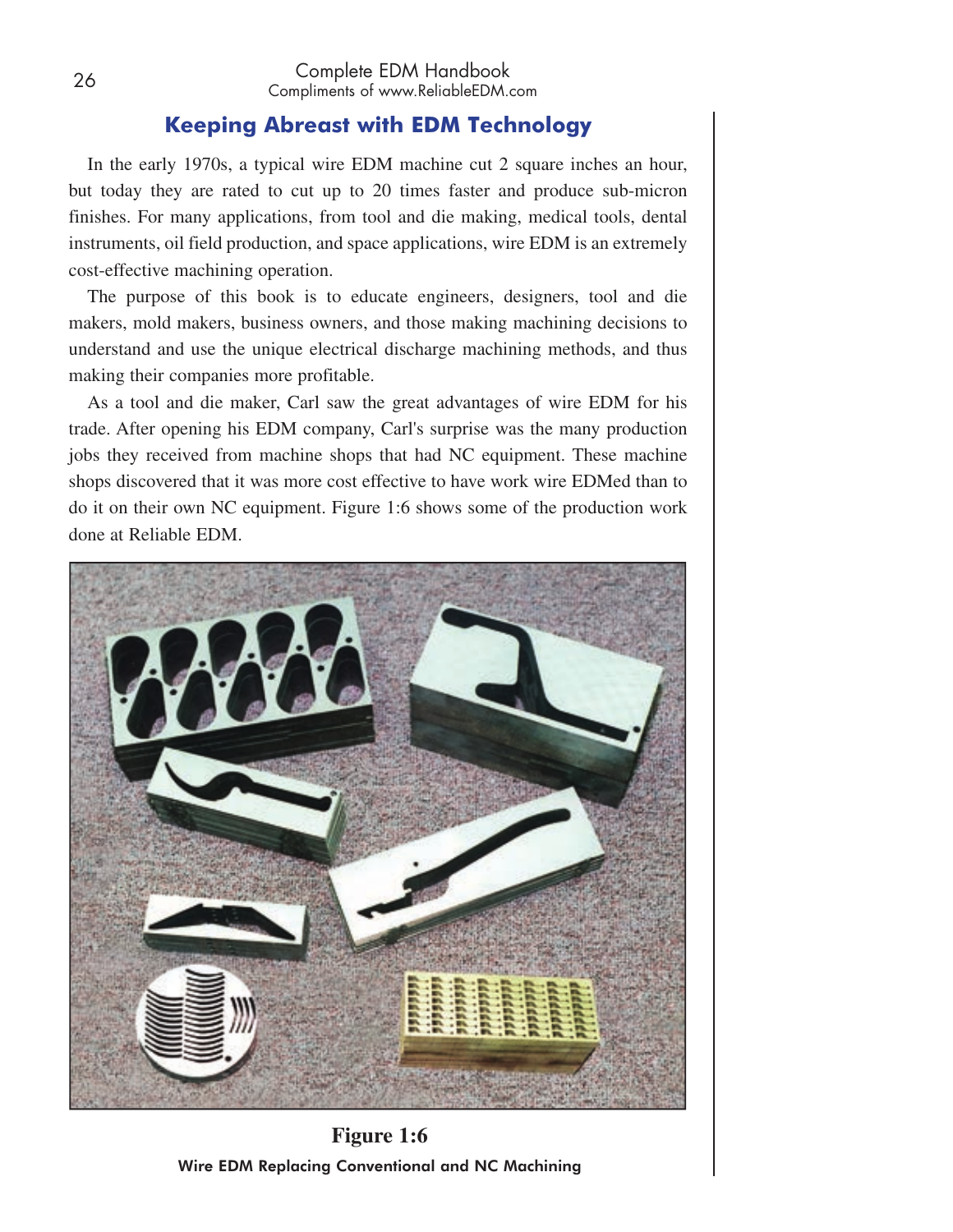## **The Machining Revolution**

The early EDM machines, particularly ram EDM, were simple; but with the advent of the CAD/CAM (computer aided design/computer aided machining), another revolution came. Computerized programs could be downloaded into a machine and the operation proceed automatically. The use of these machines dramatically increased productivity. With the addition of high speed computers, these machines achieved faster processing times.

Then fuzzy logic was introduced, both for wire EDM and ram EDM. Unlike bilevel logic, which states that a statement is either true or false, fuzzy logic allows a statement to be partially true or false. Machines equipped with fuzzy logic "think" and respond quickly to minute variances in machining conditions. They can then lower or increase power settings according to signals received.

Some EDM machines come equipped with linear drives instead of rotary drives with a motor and ball screws. A motor and ball screw must take rotary action and convert it to linear motion. Linear motors or flat motors move in a straight motion so no conversion is required. See Figure 1:7.



Courtesy Sodick

# **Figure 1:7** Rotary and Linear Drives

Other innovations include automatic tool changers, robots, workpiece and pallet changers, high-speed finishing, and artificial intelligence that enables machines to perform many complex machining sequences.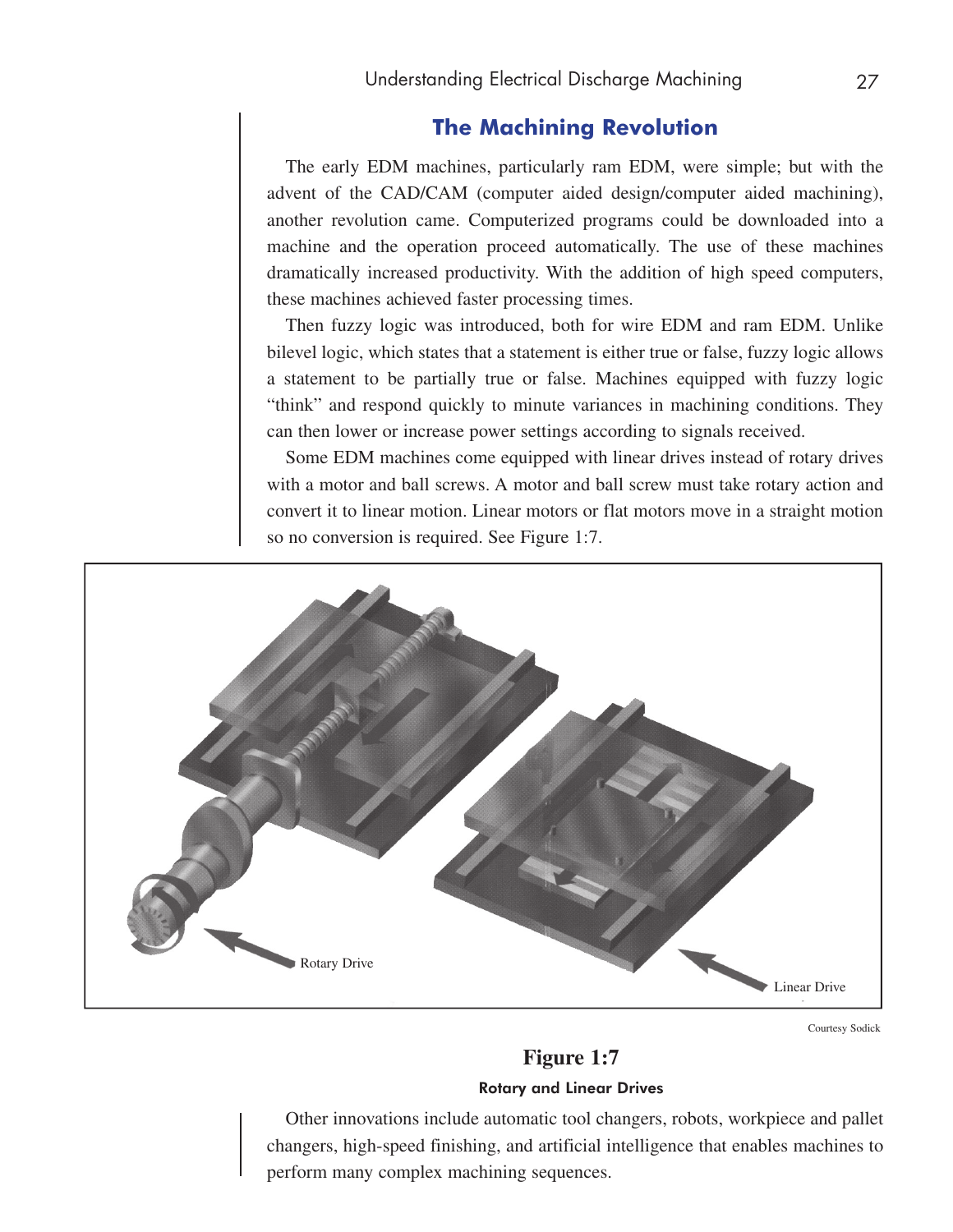## **Understanding Accuracy**

One of the amazing features of the EDM process is the speed and accuracy that can be maintained. In a later chapter, we will go into further detail about accuracy, but now we would like to make sure everyone understands accuracy. One of the biggest difficulties in the machining trade is determining required part accuracies. Certain jobs require extremely close tolerances; but excessively close tolerances are often unnecessary and add substantial costs to the machining processes. Understanding tolerances is an important asset in reducing machining costs.

To better understand the accuracy, some EDM machines can cut to +/- .0001" (.0025 mm) and closer. The average thickness of a human hair is slightly over .0025 (.0635 mm). These machines can cut to one-tenth the thickness of a human hair. See Figure 1:8



#### **Figure 1:8**

#### Thickness of a Human Hair and EDM Accuracy

Many manufacturers misunderstand close tolerance measurements. They put on prints +/- .0005" (.0127 mm) whether the size is 2 inches (51 mm) or 10 inches (254 mm). In the early days of our EDM experience, we received a wire EDM job that required +/- .0005" (.0127 mm) for holes about 15 inches (381 mm) apart. Close tolerances require numerous skim cutting and are costly. However, when I went and visited their inspection department, they were measuring the parts with a veneer caliper!

The coefficient of expansion of steel is 6.3 millionths (.0000063) per inch (.00016 mm) per degree F. (.56 C). If the temperature of a 10 inch (254 mm) piece of steel rises only 10 degrees F. (5.6 C.), it will expand .00063 (.016 mm). If a 10 inch part was machined precisely on size with a +/- .0005" (.0127 mm), it would be out of tolerance just from the ten degrees of heat applied by handling the steel through heat expansion. See Figure 1:9.



**Figure 1:9** Understanding Heat Expansion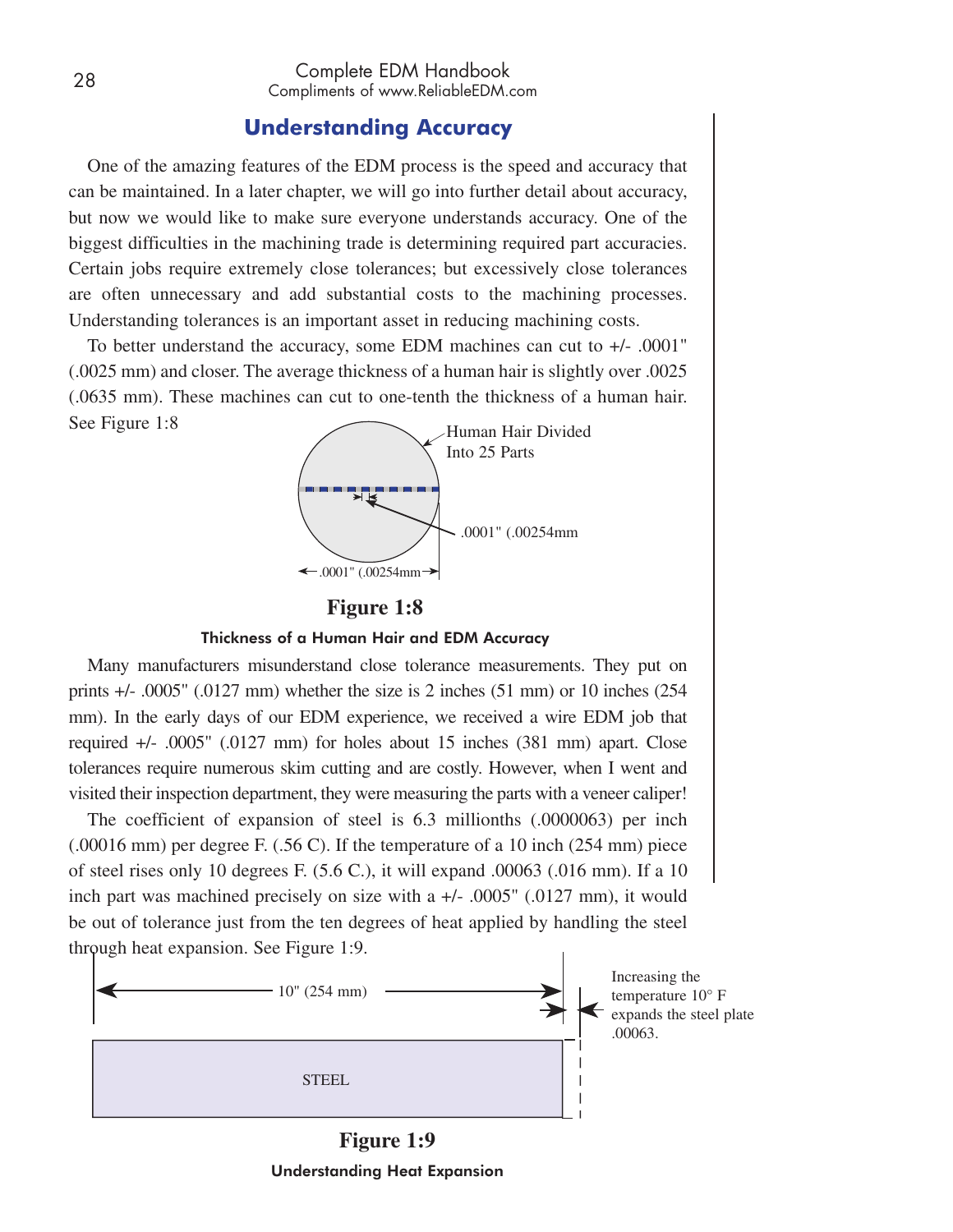# **Automation and EDM**

Here is an example in which one may use their imagination to become more competitive—using automatic production cells. Today robots are available that can feed various machines, such as a milling machine, wire EDM, and a ram EDM. With such machine production, as shown in Figure 1:10, machines can run 24 hours, seven days a week.



Courtesy Systems 3R

# Figure 1:10

#### Robot Feeding Three Machines—Milling Machine, Ram EDM Machine, and Wire EDM Machine

Due to the rapid advances of technology, many traditional ways of today's machining are performed with the EDM process. Manufacturers are realizing dramatic results in achieving excellent finishes, high accuracies, cost reductions, and much shorter delivery times.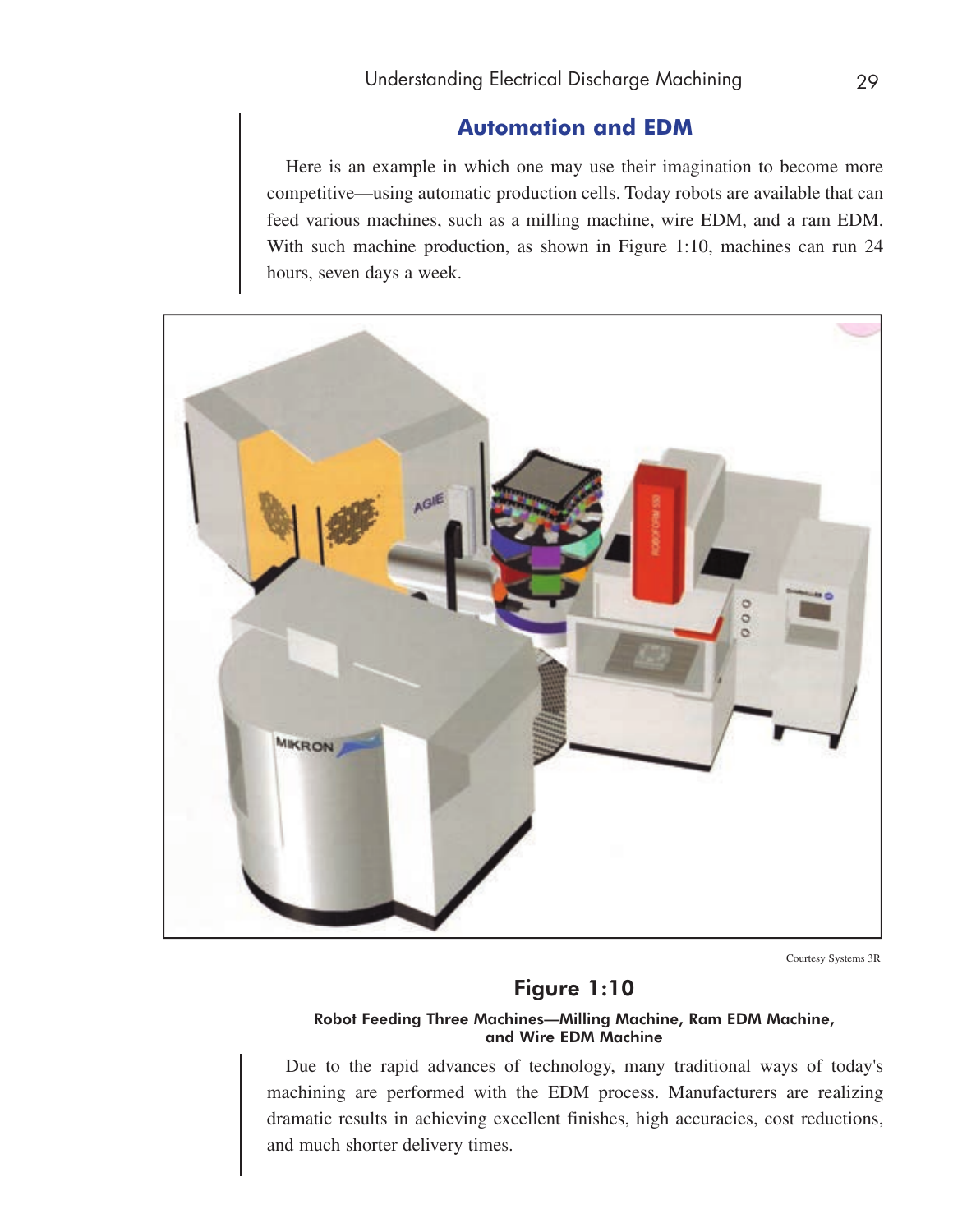## **American Economy and Globalization**

We live in a global economy, and America is losing many manufacturing jobs to factories overseas. A way to keep America from losing jobs is to make our factories more competitive by being more efficient, and EDM lends itself to be a very productive machining method.

At Reliable EDM, we have built our business on following the Golden Rule which states: "Do to others what you would want them to do to you." As business owners, we put ourselves in our customers shoes and asked, "What would customers want us to do?" We believe there are three basic customer desires:

- 1. They want quality products.
- 2. They want good service.
- 3. They want good value.

By following these three principles, we have become the largest wire EDM job shop in North America. Because we want to keep our prices low, we built all sorts of fixtures and try to maintain maximum productivity with our machines.

We hope those reading this handbook, whether business leaders, employees, or students, will ask themselves this question: "What can I do to help keep jobs in America?" One of the things we can all do is to try to make our nation more productive. We need everyone to think and explore ways on how to make their companies and machines more efficient so we can keep as many jobs here as possible.

EDM is an excellent method for increasing productivity. In the next chapter let's examine in the revolutionary machine that has already dramatically increased productivity—wire EDM.

# **Free Training Videos (ReliableEDM.com)**

**Introduction to Wire EDM (7:01)**